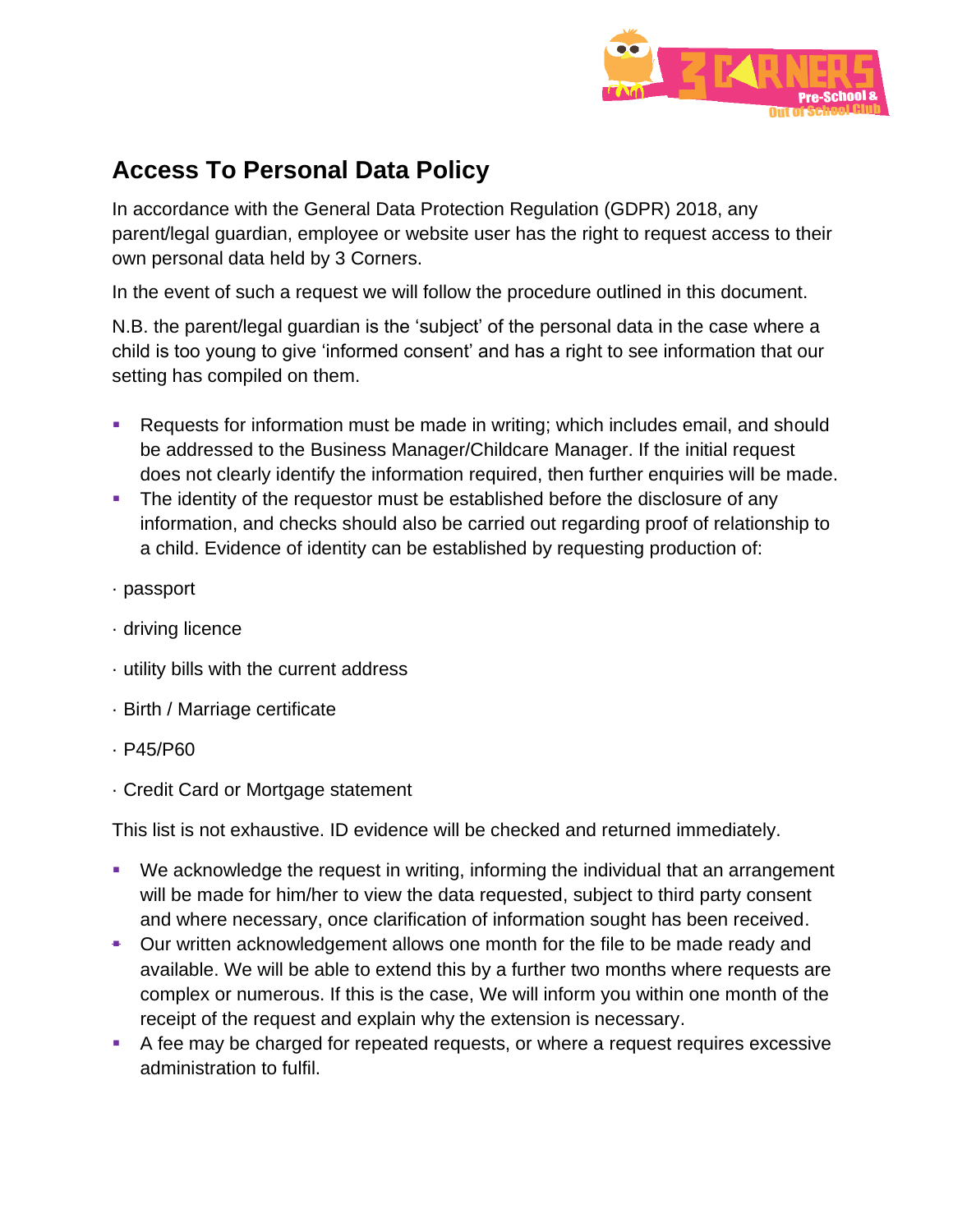- The GDPR 2018 allows exemptions as to the provision of some information e.g. 'the protection of the individual, or the rights and freedoms of others', therefore all information will be reviewed prior to disclosure.
- Legal advice may be sought before sharing personal data.
- **The Childcare/Business Manager will go through the data and where appropriate,** ensure that all documents have been filed correctly, that entries are in date order and that there are no missing pages. If information contained within the disclosure is difficult to read or illegible, then it should be retyped. We will make a note of any information, entry or correspondence or other document which mentions a third party.
- We write to each of those individuals explaining that the subject has requested sight of the file, which contains a reference to them, stating what this is.
- **They are asked to reply to us in writing giving or refusing consent for disclosure of** that material.
- We keep copies of these letters and their replies on the subject's file.
- 'Third parties' may include family members noted on the file; so where there are separate entries pertaining to each relative, we write to each of them to request third party consent.
- **•** Third parties also include workers from any other agency, including children's social care and the health authority for example. Agencies will normally refuse consent to share information, preferring instead for the individual to be redirected to those agencies for a request to see their file held by that agency.
- **Members of our staff should also be written to, but we reserve the right under the** legislation to override a refusal for consent or to just delete the name of the staff member and not the information. We may grant refusal if the member of staff has provided information that could be considered 'sensitive' and the staff member may be in danger if that information is disclosed; or if that information is the basis of a police investigation. However, if the information is not sensitive, then it is not in our interest to withhold that information from an individual. In each case this should be discussed with members of staff and decisions recorded.
- When we have received all the consents/refusals we will take a photocopy of the complete file. On the copy of the file, we will remove any information that a third party has refused consent for us to disclose and blank out any references to the third party, and any information they have added to the file, using a thick marker pen.
- Where redaction has taken place then a full copy of the information provided should be retained in order to establish, if a complaint is made, what was redacted and why.
- **•** The copy file is then checked by us and legal advisors to verify that the file has been prepared appropriately.
- What remains is the information recorded by the setting. This is called the 'clean copy'.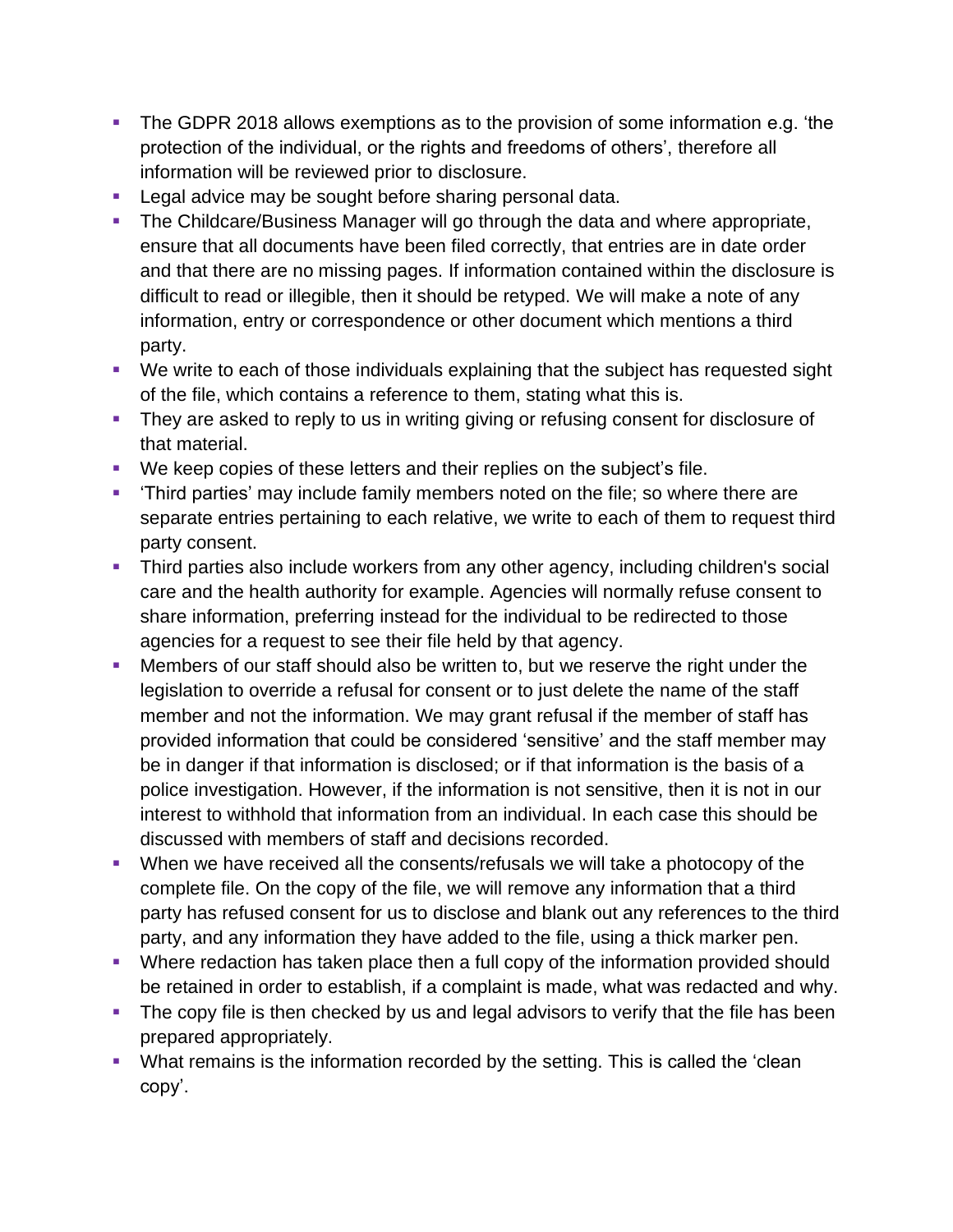- We photocopy the 'clean copy' again and collate it for the individual to see.
- We inform the individual that the file is now ready and invite him/ her to make an appointment to view it.
- **The Business Manager/Childcare Manager meet with the individual to go through** the file, explaining the process as well as what the content of the file records. With regard to a subject access request pertaining to a child only the person(s) with parental responsibility can attend that meeting, or the parent's legal representative or interpreter.
- **•** The individual may take a copy of the prepared file away; but, to ensure it is properly explained to and understood by them it is never handed over without discussion.
- It is an offence to remove material that is controversial or to rewrite records to make them more acceptable. Our recording procedures and guidelines ensure that the material reflects an accurate and non-judgemental account of the matter recorded.
- **.** If the individual feels aggrieved about any entry in the file, or the resulting outcome, then we refer them to our complaints procedure.
- **•** The law requires that the information we hold must be held for a legitimate reason and must be accurate (see our Privacy Notice). If an individual says that the information we hold is inaccurate, then the individual has a right to request for it to be changed. However, this only pertains to factual inaccuracies. Where the disputed entry is a matter of opinion, professional judgement, or represents a different view of the matter than that held by the individual, we retain the right not to change that entry, but we can record their view of the matter. In most cases, we would have given a individual the opportunity, at the time, to state their side of the matter, and it would have been recorded there and then.
- **EXT** If there are any controversial aspects of the content of a file, we must seek legal advice. This might be where there is a court case between parents, where social care or the police may be considering legal action, or where a case has already completed and an appeal process is underway.
- We never 'under-record' for fear of the individual seeing, nor do we make 'personal notes' elsewhere.

All the undertakings above are subject to the paramount commitment of our setting, which is to the safety and well-being of the child. Please see also our Safeguarding Children Policy.

## **Complaints**

Complaints about the above procedures should be made to the Manager who will decide whether it is appropriate for the complaint to be dealt with in accordance with 3 Corners complaints procedure.